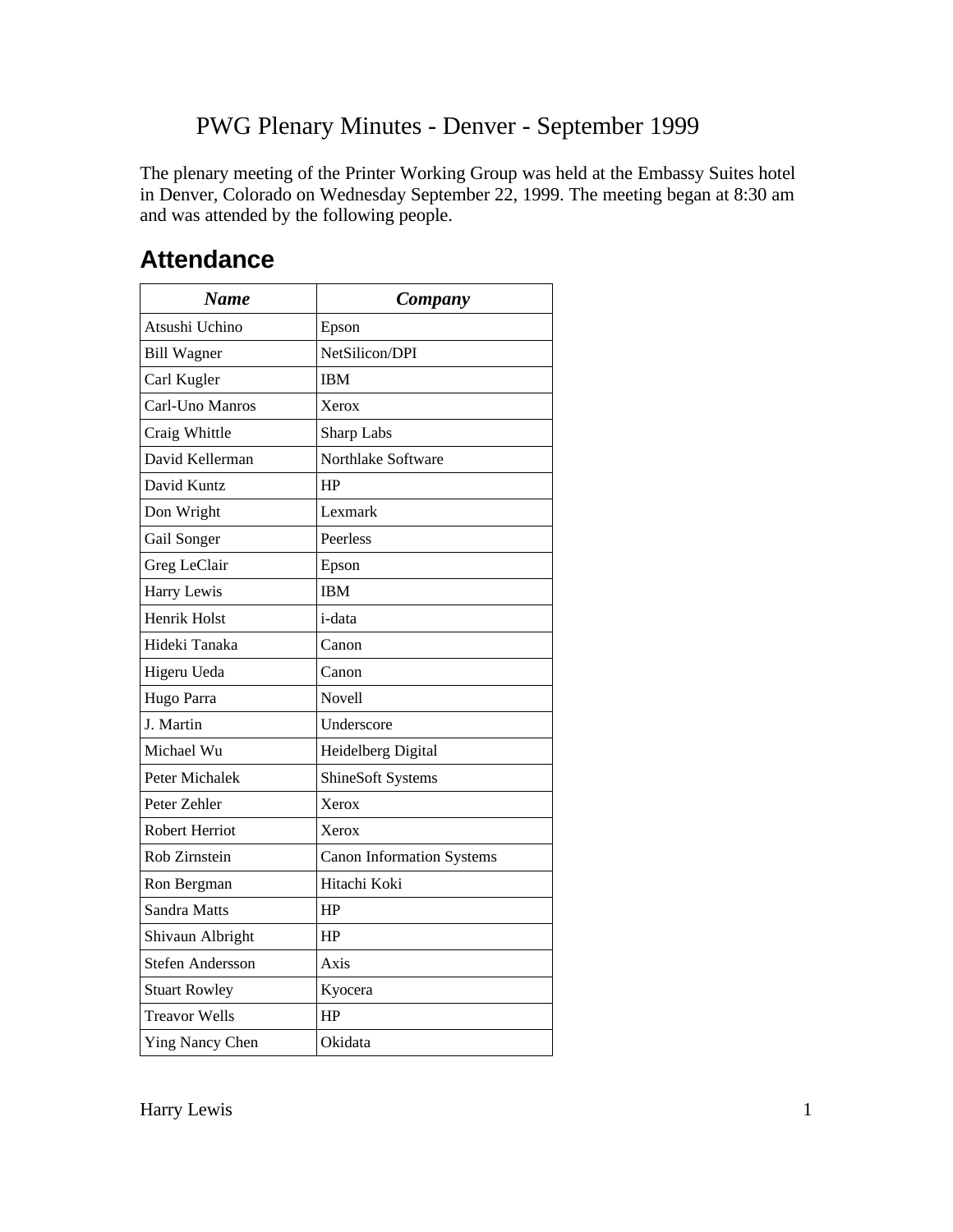# **Administration**

The next PWG meeting will be October 25-29 in Durham, NC. The meeting will be held at the Durham Marriott at the Civic Center. Cutoff for reservations is October, 13. The standard PWG agenda will apply in terms of order of meetings. For further details visit http://www.pwg.org/chair/durham.html. Ping Alan Berkema.

The final meeting of 1999 will be December 13-17 i Los Angeles.

# **Project Status**

A brief status of each active PWG project was given by the chairman of that project.

### *Printer MIB and Finisher MIB*

Lloyd Young resigned as co-chair/editor. Harry Lewis accepted responsibility as editor for the Printer MIB. Co-chair position remains under consideration with the IETF. The Printer MIB is still waiting for IETF approval. Progression of the Finisher MIB hinges on the Printer MIB.

### *Job MIB*

The Job MIB and Job Submission Mapping document are still in the IETF editor's queue.

## *UPDF*

The Universal Printer Description Format effort is gaining momentum and support from a wider audience. Progress has been made on both data format (XML) and User Intetface requirements. A presentation by Sun on the format used in Jamoca is planned for Friday in Denver.

### *IPP*

Drafts describing IPPv1.1 are pending IETF approval. The final version of the Implementor's Guide has been published. IPP is focusing on proposals for new operations and notification schemes. It is not clear whether the PWG will charter these activities under the IETF or not.

### *P1394*

The P1394 group has a functionally complete draft profile for 1394 devices. There will be a specification walk through in Durham (October). P1394 is seeking an IEEE charter. A final specification is anticipated in the February 2000 time-frame.

Harry Lewis 2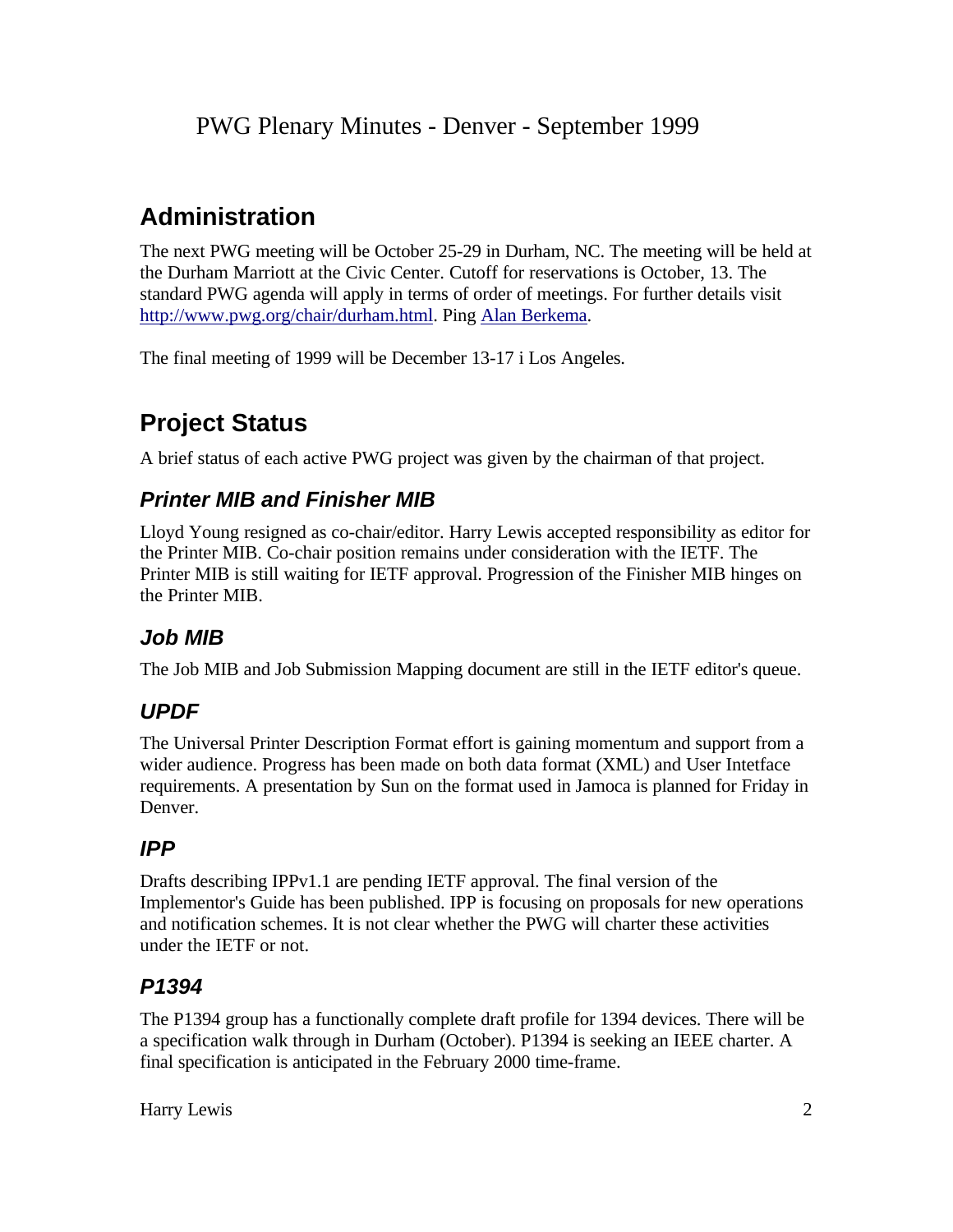### *Misc.*

On Tuesday, September 21, the PWG held an evening session to brainstorm about future possible endeavors and areas of interest. Some topics covered were MultiFunction Devices, and printing on Linux. Corel had a representative from their Linux division. See the separate minutes from the brainstorm session for further details.

# **ISTO**

For several months, the PWG has been going through a process of considering incorporation to enhance it's autonomy and identity, to streamline the development of industry standards and to allow it to operate in a proper and adequate legal context.

At the PWG plenary on Wednesday morning, September 22, 1999 the PWG Chairman lead discussion and resolution of several decisive topics which have lead to the formation of the PWG as a program of the IEEE ISTO (Industry Standards and Technology Organization).

Below is a recording of the events that took place and the formal resolutions of the PWG regarding formation as an ISTO program. Note that all voting was performed as one vote per company.

### **Does the Printer Working Group resolve to become a Program of the IEEE ISTO?**

Schivaun Albright (HP) asked for a reminder of the benefits. Don Wright (Lexmark and PWG Chairman responded)

### *Benefits of Incorporation with the ISTO*

- Joint ownership of propery
- Ability to publish standards as a recognized body
- Liability coverage
- Press coverage
- Various administrative services available

#### *Motion (1) - to resolve that the PWG intends to become a formal program of the IEEE ISTO*

Greg LeClair (Epson and P1394 Chair). Carl-Uno (Xerox and IPP Chair) 2<sup>nd</sup>.

Hugo Para (Novell) asked to clarify that we are actually making a binding decision with this vote, not simply a statement of intent to be reviewed or revised at a later date.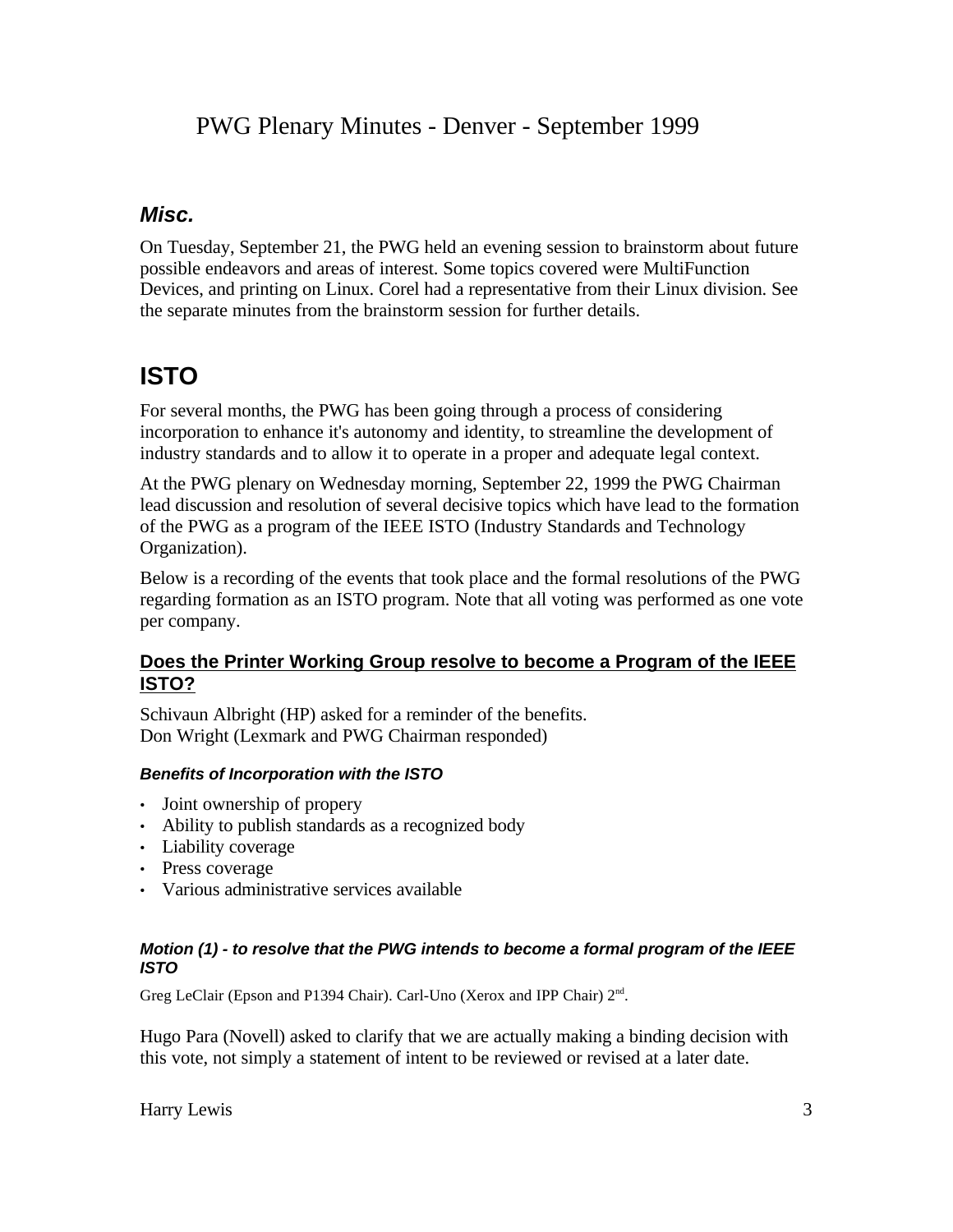Don Wright - Yes, this is a formal declaration.

Craig Whittle asked if it represents commitment by individual companies.

No. Don explains most companies have indicated they expect to join but formal commitment will come when the company actually signs the Membership Form and Agreement. .

Hugo asked if IP issues have been resolved.

Don refered to Version 1 of the PWG process document which has been in place for 3 or 4 months. The most recent version has only a few minor revisions.

Hugo - Novell lawyers have been reviewing PPA document.

Don explains the PPA is a document between PWG and ISTO. When a company signs the Membership Form they are agreeing to accept the Printer Working Group Standards Process.

Other questions discussed.

### **Vote (1) - Favor: 14; Oppose: None.; Abstain: (not counted) -** *MOTION PASSED*

### **Does the PWG formally approve the Program Participation Agreement v1.2 with the IEEE ISTO?**

Don clarified that today's events are leading up to his signing (as chair of the PWG) the PPA and, thereby, the PWG will immediately become a program of the IEEE ISTO. Jay Martin asks to resolve classes of membership prior to becoming a program. Don clarifies that such a decision really can't be binding *until* we exist as a program.

#### *Motion (2) - to resolve that the PWG does approve the Program Participation Agreement v1.2 between the PWG and the IEEE ISTO.*

Greg LeClair (Epson and P1394 Chair). Carl-Uno (Xerox and IPP Chair) 2<sup>nd</sup>.

#### **Vote (2) - Favor: 10; Oppose: None.; Abstain: 8 (some company lawyers not finished reviewing the most recent changes) -** *MOTION PASSED*

### **Does the PWG approve and accept the updated PWG process document?**

Don lists the significant updates:

- Changed naming and referenced of PWG to be PWG a group of the ISTO.
- Section 8 on Intellectual Property and Confidentiality have been added.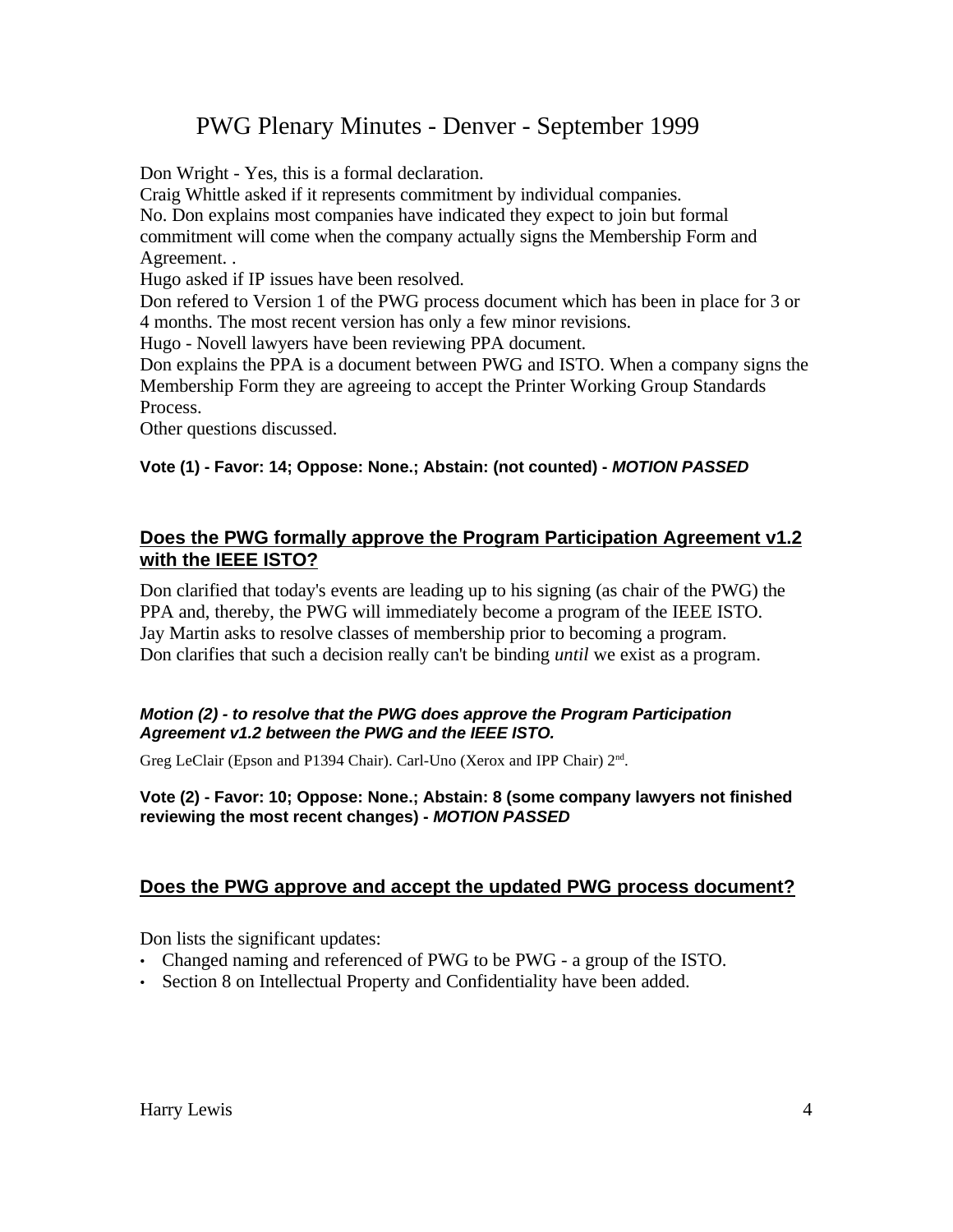#### *Motion (3) - to resolve that the PWG does approve and accept the updated PWG process document.*

Carl-Uno (Xerox and IPP Chair); Greg LeClair (Epson and P1394 Chair) 2<sup>nd</sup>.

#### **Vote (3) - Favor: 9; Oppose: None.; Abstain: 7 -** *MOTION PASSED*

### **What is the appropriate fee structure for membership in the PWG program of the ISTO?**

Don led with a recommendation of \$1000/year for "full" membership and \$250/year for "associate" membership. The associate member would not have voting rights. There was objection to the notion of tiered membership privileges as, historically, the PWG has been completely open and "flat" in terms of decision making. Still, it was recognized that an equitable split in membership fee should be established recognizing participation by both small and large (in terms of revenue) companies.

The proposal shifted to a 2 level fee based on yearly revenue with no differentiation in membership or voting rights.

- \$1000/year at \$10 Million or greater yearly revenue
- \$250/year at less than \$10M revenue (and non-profit organizations).

Discussion revolved around interpretation of the categorization of sources for members (companies, organizations and individuals) and possible "loopholes" that might enable companies to join their employees as individuals and scoop the vote? How to distinguish a "company" (IRS rules), whether professors and students should join as members of the organization (the University) or as individuals and the case of the individual contractor (company) who is under contract to one or more companies which are already otherwise represented on the PWG were all discussed.

Jay Martin (Underscore) asked to go on record indicating that he feels there is an exposure for large companies to seek to "buy" votes from small contractors who represent themselves as "individuals" under the PWG members definition.

Gail Songer (Peerless) indicates that some companies, like EFI and Peerless work for many of the larger companies in the PWG as a matter of course but this should not undermine the contract company's ability to represent themselves in the PWG.

There was an attempt to clarify that there are no individual members., only companies and organizations. Any member must be affiliated with (only) one company (of which they may be the sole proprietor and sole employee) or organization. There will be one vote per organization (company).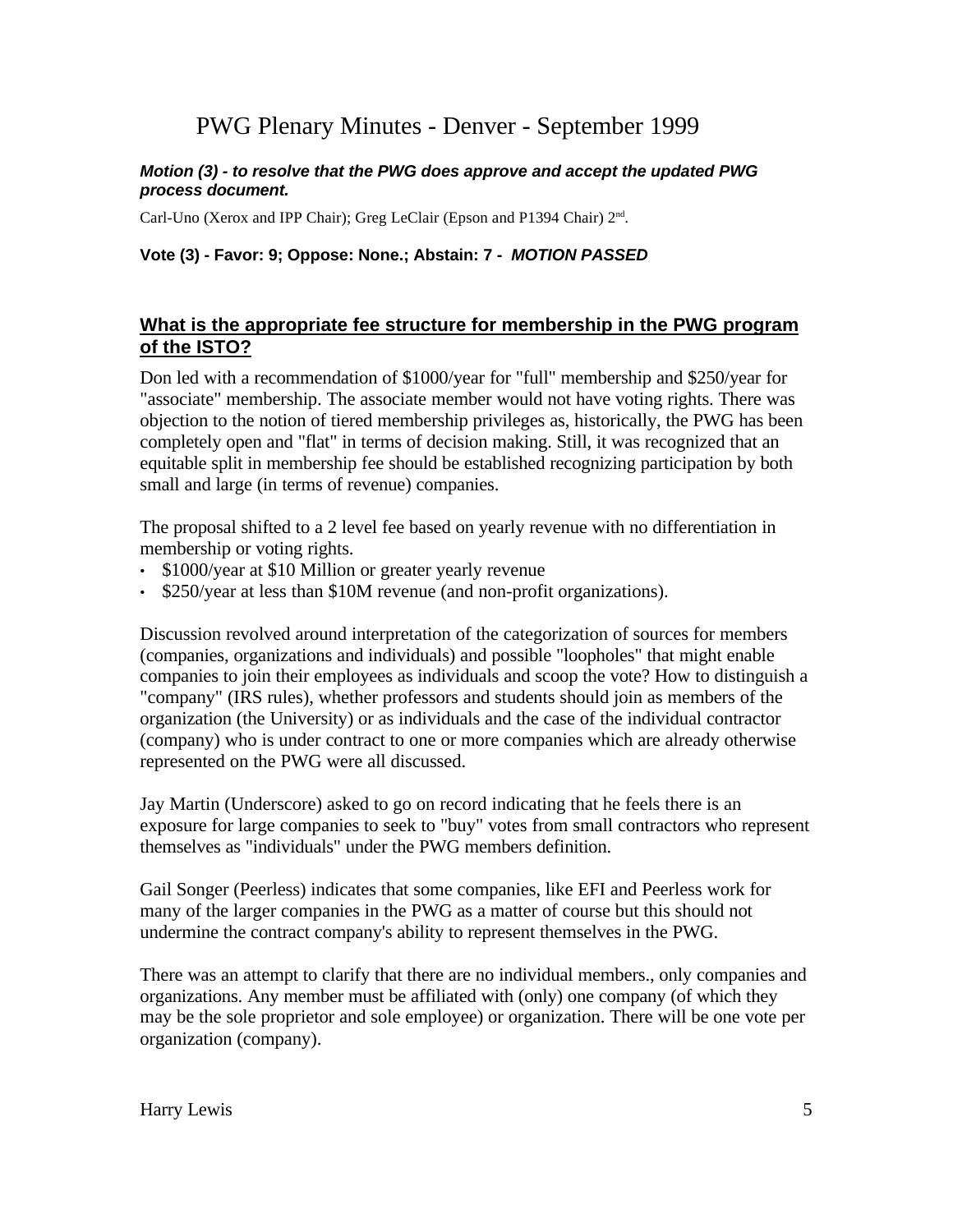#### *Motion (4) - to strike individual membership on the basis that contractors, single owner companies and academic affiliates are adequately represented by the company/organization categories and the notion of individual membership results in too much contention.*

Harry Lewis (IBM, PWG Vice Chair and Finisher MIB Chair); Ron Bergman (Hitachi Koki and Job MIB chair) 2<sup>nd</sup>.

#### **Vote (4) - Favor: 3; Oppose: 11; Abstain: 4 -** *MOTION FAILED*

#### *Motion (5) - to clarify that multiple individuals employed by the same organization (company) cannot join the PWG on an individual basis.*

Stuart Rowley (Kyocera); David Kellerman (NorthLake Software) 2<sup>nd</sup>.

#### **Vote (5) - Favor: 18; Oppose: None; Abstain: 1 -** *MOTION PASSED*

#### *Motion (6) - for a single class of membership - \$1000 for yearly revenue of \$10M and above and \$250 for less than \$10M or for non-profit organizations.*

Carl-Uno (Xerox and IPP Chair); Greg LeClair (Epson and P1394 Chair) 2<sup>nd</sup>.

#### **Vote (6) - Favor: 16; Oppose: None.; Abstain: None -** *MOTION PASSED*

Don indicated there will be a press release to the effect that this meeting has occurred and formation of the PWG as a program of the IEEE ISTO has occurred. This press will not identify members (since there are none at this time) but will identify those people who have participated in recent meetings. The press release and a list of recent participants will be circulated for review prior to release.

It was proposed that a deadline be set for creation of "Charter Member" status if the agreement to join is signed and first year fees are collected prior to Dec 31, 1999. There are no specific additional rights or advantages associated with this status other than title which may be called out in press releases.

#### *Motion (7) - to establish the title of "Charter Member" of the PWG as a program of the ISTO based on executing the Membership Form and Agreement and paying the first year dues by December 31, 1999.*

David Kuntz (HP) J. Martin (Underscore) 2<sup>nd</sup>.

#### **Vote (7) - Favor: 18; Oppose: None; Abstain: None -** *MOTION PASSED*